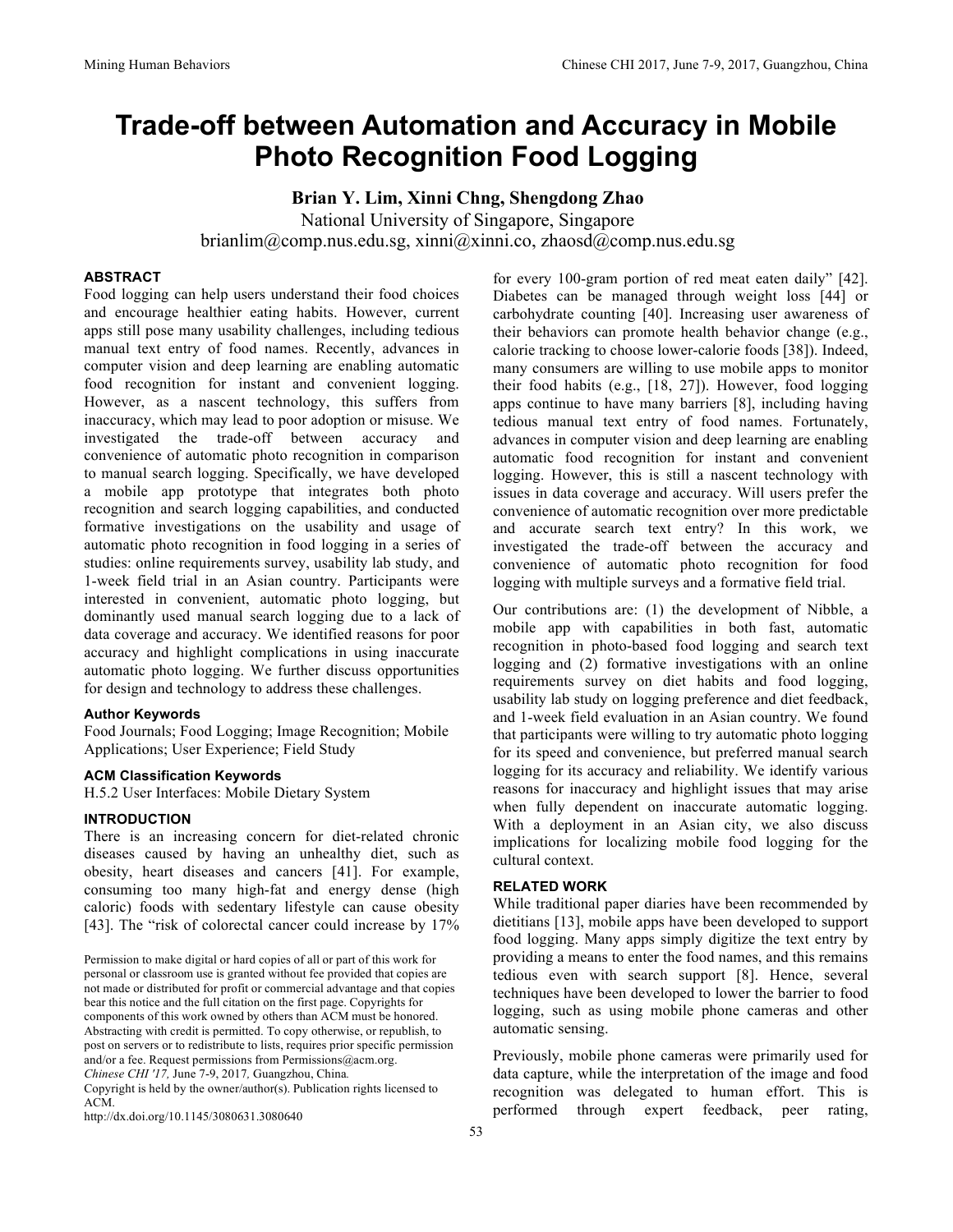

**Figure 1. Screenshots of the Nibble app showing how a user logs food: first taking a picture via the smartphone camera (not shown), which gets recognized via the FoodAI API and returns (a) a list of candidate food names in under 1 sec. After choosing, the user (b) specifies the portion size and (c) gets nutrition feedback about calories and macronutrients in a diary. Since photo-based food recognition is nascent and novel, users may face issues in its reliability and trust, so Nibble also includes fallback methods for logging: (d) text search and (e) custom entry creation.**

crowdsourcing, or self-reflection. Professional dietitians can provide credible and accurate expert feedback to users and improve adherence [19, 21, 23], but relying on experts for each mobile user is expensive. On the other hand, The Eatery app used a free approach by requiring users to rate the healthiness of foods eaten by other users (peers) [16], though this suffered from low adherence (2.6% active users). A middle-ground approach uses crowdsourcing, which employs cheap online labor to recognize foods in the photos, but the per-image cost is non-trivial (USD1.40/photo) and labeling is relatively slow (M=94 minutes) [28]. Cordiero et al. provide an interesting alternative where the user reflects on her own diet using her food photos [7], but this suffers from selection bias in users, and require unsustainable reflection effort. Epstein et al. extended this work to support mindfulness in a lightweight mobile app which only requires logging one meal per day [9]. In our work, we focus on fast, convenient food logging and feedback through automated nutrition analysis.

Automating food recognition can provide a scalable, affordable means for nutrition analysis. Several methods include scanning receipts [23], chewing sounds [30] and ego-centric meal detection [37]. While these use commodity devices, we focus on ubiquitous smartphone cameras for food recognition. Recently, there has been significant research in using computer vision and machine learning for automatic food image recognition (e.g., [4, 11,

25, 26]). Such technology can provide a basis for convenient and fast recognition in photo-based food logging. However, such research has focused on algorithm development and validation on datasets, and it is unclear how end-users will use them. Previous studies with user evaluations have explored the use of website interfaces [7, 20] or mobile apps but with delayed feedback [16, 28]. In this work, our user study provides a formative investigation on the user preference and attitudes towards automatic photo logging in comparison with manual search logging.

## **NIBBLE MOBILE APP PROTOTYPE**

We implemented Nibble, a mobile web app for photo food logging with two primary modes for logging: automated food recognition and manual search entry. Nibble is a wellness application designed to help users set healthy diet goals, display useful visual summaries and provide effective feedback to guide them towards healthier diets. Figure 1 describes key design features for the food logging.

#### **Food Recognition to Provide Nutrition Feedback**

To perform the food recognition, we used the FoodAI application programming interface (API) [11] which trained a Convolutional Neural Network (CNN) [22] on the top 100 local foods in Singapore. However, in real-world usage, we did not expect the 100 foods to comprehensively cover foods that users may eat; our focus was to study the impact of inaccuracy in automatic logging. Once Nibble retrieves the food name, it looks up the nutritional information of the food item from two nutritional data sources: a foodnutrition database provided by the Health Promotion Board of Singapore [15] and the Nutritionix API [29]. This nutrition data is presented as feedback to the user in terms of user friendly donut and time-series bar charts indicating calories, macronutrients, and micronutrients. The feedback is provided immediately after the food is logged and identified (post-logging) and through the day (daily).

## **Other Behavioral Support Features**

To aid with usability and minimize confounds, Nibble has other features, such as *reminder* triggers [1] to prompt users to log their meals at their typical meal times, and weight *goals* [5] to help motivate users towards and objective. Reminders can mitigate the inconvenience of having to remember to log before eating the food at each meal. Goals can help promote sustained logging.

#### **METHOD**

We conducted formative investigations into the usability and usage of automated food recognition in a series of studies. We were primarily interested in evaluating the **trade-off between accuracy and convenience** of automated logging. First, we ran an online survey on diet habits and food logging to gather user requirement and barriers to photo-based food logging (Reddit: 31 global respondents). This helped us to identify key features to implement, such as the popularity of search logging. We then implemented an interactive mockup on a laptop and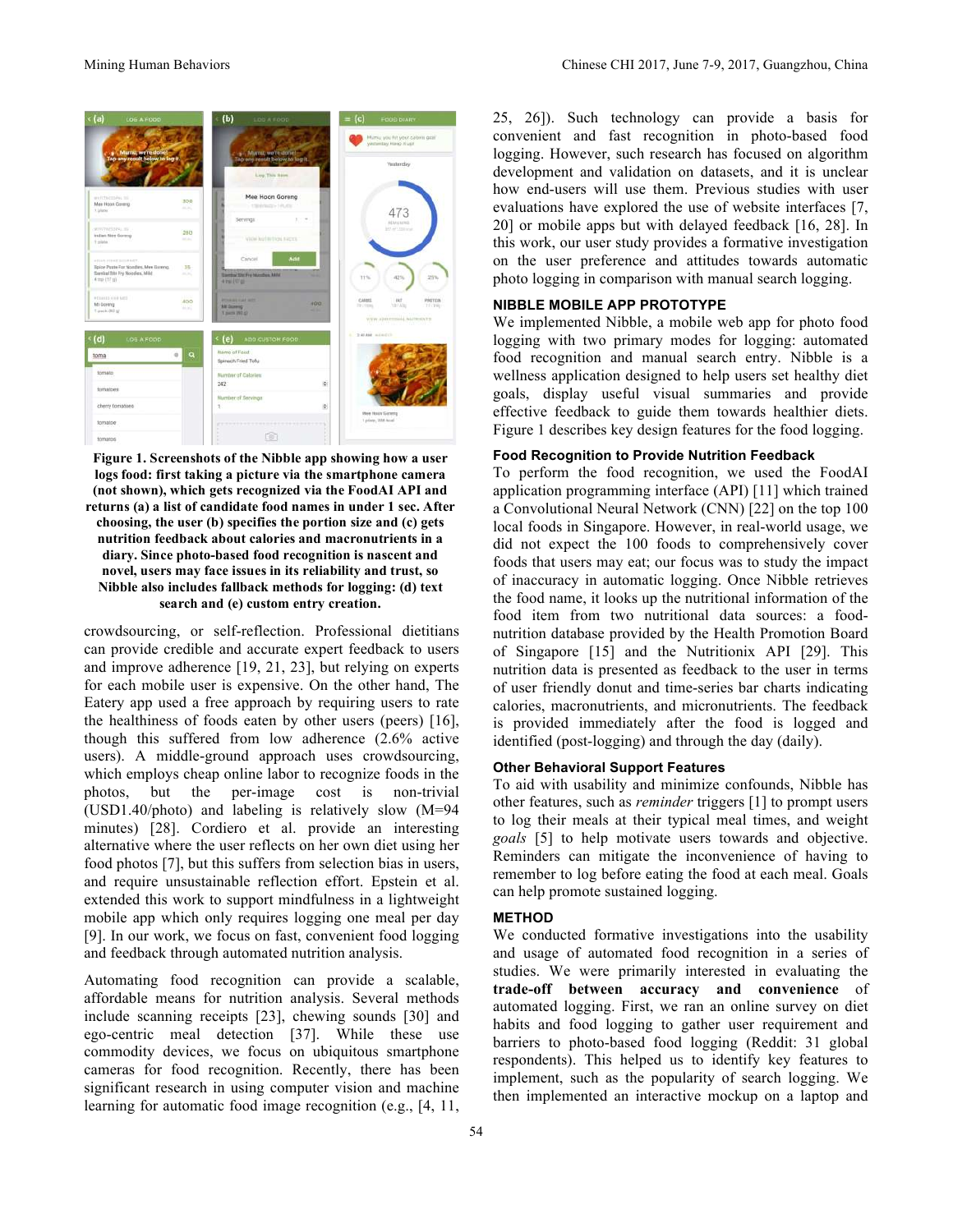

**Figure 2. Different logging types that field participants chose for each logging event. Participants could have chosen to (1) only log a dish with automatic photo recognition, which may be correctly or wrongly recognized, (2) initially attempted photo logging, but switched to search, or (3) only used search and avoided taking photos. P5 mostly used search logging and logged many items, while P6 prioritized on photo logging.**



#### **Figure 3. Different logging types used for each meal in a day. P5 logged the most number of meals, but mostly did not use photo logging. P6 tried photo logging in all meals logged.**

conducted a scenario-driven usability lab study (5 participants). We took findings from this study to refine and add features to reduce usability confounds. We then deployed the Nibble mobile app prototype in a 1-week field study (6 university students) to evaluate user acceptance and usage of photo logging with real-time automated food recognition in the wild. To minimize risk to patients suffering from chronic disease, we targeted healthy individuals in this formative study. We instrumented Nibble for interaction logging, conducted pre/post-study interviews and surveys. All survey questions were asked on a 5-point Likert scale ( $\leq -1$ : Disagree,  $\geq 1$ : Agree).

### **FINDINGS AND DISCUSSIONS**

We summarize the findings learned from designing and developing Nibble, and our three user studies. We found that participants were interested in convenient, automatic logging, but dominantly use manual search logging due to a lack of data coverage and accuracy. We identify reasons for

poor accuracy and raise complications in using inaccurate automatic photo logging.

While we did not have access to the training dataset to know the specific validation accuracy of the FoodAI recognition model, we evaluated the API against 300 images scraped online across the 100 Asian food items represented in the API. We measured an accuracy of 96% for Top-1 labels. With larger validation datasets, on stateof-the art models have achieved (51-79% Top-1 accuracy [4, 26]). Therefore, the API is very accurate for food dishes on which it was trained.

# **Positive Interest in Automatic Photo Logging**

From our online survey, we found that 75% of our survey respondents with mobile food logging experience used textentry search logging. Although photographing food is popular on mobile social media apps [3], 70% of all survey respondents reported that they never take photos of their meals. Nevertheless, 73% of all respondents were willing to try photo food logging, giving promising results to develop photo logging in Nibble. With evidence indicating user interest in automated photo logging, we conducted our field study to evaluate how users used it in comparison to manual search logging.

## **Dominant use of Reliable Manual Logging**

Our field participants used Nibble for 5-9 days. They logged 242 food items in total and averaged 2-10 items/day per participant. When logging food items, participants could first choose either to log using a *photo* or with *search*. If the photo log is not satisfactory, they could ultimately perform a search log. We consider this a *photo attempt*. 33 logs (14%) were recorded as photo-logs, 30 (12%) as photo attempts which were ultimately recorded as search-logs, and 179 logs (74%) were recorded only using search. The choice for different logging types is more diverse for each meal that the participants logged. We defined consecutive food logs to be of the same meal if they were within 10 minutes of each other. Participants logged 112 meals in total, 1-5 (Median=2) meals per day with 1-8 (Median=2) logs per meal. With multiple logs per meal, participants logged 30 meals (27%) using only photo-logging, 23 meals (21%) with both photo and search logging, and 59 meals (53%) using only search logging.

The lack of usage of photo-logging reflected the lack of trust in its accuracy: "*[I]* w*ould rather have NO photo recognition, or very good one. If it's half-baked, it will slow down the entire app*" (P5). P5 is a particularly notable participant whose logs were mostly based on search only (see Figure 2 and Figure 3). Only two field participants agreed that the photo recognition was accurate. Instead, they would revert to search logging: "*[I] usually choose search logging because [I] forget to take [the] photo. Phone isn't on me when I'm eating meals*" (P4). "*I use [search] when the photo logging fails*" (P5).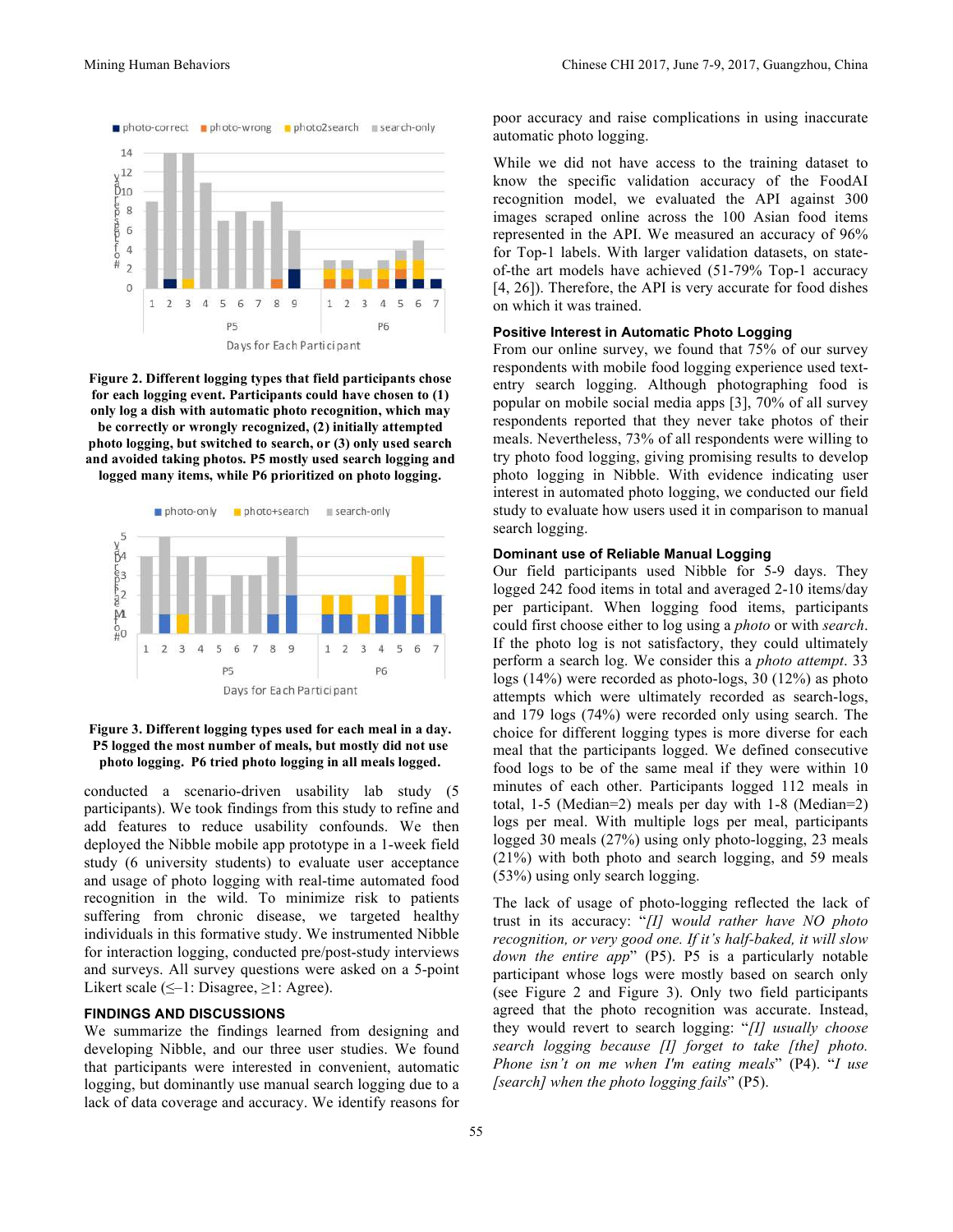

**Figure 4. Examples of photos that field participants took indicating how recognition could be correct or wrong: (a) dish correctly recognized as Curry Chicken, (b) mixed rice dish partially correctly recognized as Curry Chicken, though it could have curry chicken (white box added for clarity), (c) dish correctly recognized as Roasted Duck, (d) mixed rice dish incorrectly recognized as Duck Rice.**

# **Coverage and Inaccuracy of Automated Photo Logging**

As expected with [5, 8, 20], we found database reliability to be a barrier to food logging. 5/6 of our field participants disagreed Nibble's food-nutrition database was complete. This issue of *coverage* affects the completeness of the nutrition database, but also whether the food item was part of the image training dataset, i.e., as a class label.

Even with inclusion into the dataset, the food item may be misrecognized and thus lead to *accuracy* issues in identification. Only two field participants agreed that their food photos were accurately recognized. This led to uncertainty in the outcome of the photo logging, e.g.: "*I have to take the photo and hope that the right recognition comes out*" (P3).

We analyzed the logged photos and found that 21/33 (64% accuracy) photos were correctly classified (Top-1 label). Nibble showed multiple alternative labels for each photo recognition. However, our analysis found that in our field trial, if the Top-1 label was incorrect, then the true label was also not in the Top-5. This is because the recognizer was never trained on the food dishes Therefore, for our results, the Top-5 accuracy was no better than that for Top-1. If we account for photo attempt logs (photo2search) as indicating misrecognitions, then 21/63 (33%) of photos are correctly classified. These are lower accuracies in comparison to evaluations with curated image datasets, per our validation study (96% accuracy) and published state-of the-art benchmarks (51-79% accuracy [4, 26]). This demonstrates an appreciable loss in food recognition accuracy when running in the field with a wider diversity of foods and user behavior, compared to testing with a curated validation dataset or in the lab.

#### **Reasons for Inaccurate Automated Photo Logging**

With an initial focus on local foods, international cuisine was not recognizable: "*exotic food such as ramen, were impossible to log correctly*" (P4); some participants (P1 and P5) also logged many Western dishes which were not covered in the image training dataset. Also, although food recognition can provide educational value to tourists, this puts further demands on the food dataset/database coverage in foreign countries: "*I was in Kuching [Malaysia]. Zichar restaurants sell non-local food"* (P1).

Another difficulty that field participants faced was trying to recognize "mixed" or heterogeneous foods in a single dish. "*Things like mixed vegetable rice, economical bee hoon that had multiple varying components*" (P4). "*Mixed Vegetable Rice, Mixed Western food are hard to log. Western food has lamb, coleslaw, hash brown. It takes me 6 minutes to log foods one by one. I'm not really a person to take photos of food. My food becomes cold after taking photos of all the parts.*" (P5). Figure 4 demonstrates some examples of how "mixed rice" dishes can be wrongly classified as other dishes. The prevalence of "mixed" foods demonstrates the need for classifiers that can segment images to detect and identify multiple foods in individual images [25, 26].

# **Complications using Inaccurate Automated Logging**

Interestingly, some participants found that photo-based logging can be inconvenient. For example, P1 found it too tedious to properly frame food photos for recognition: "*When you take pic you have to aim camera. Searching just type in can already*" (P1). By analyzing his images, we found that P1 typically ate mixed foods (e.g., mixed rice, dim sum, western food with lamb chop and pasta), but attempted to isolate each food item in each photo. Supporting "fine grained classification" with image segmentation [26] can allow multiple food items to be recognized in one photo to avoid such tedious photography.

While inaccurate photo recognition may lead some participants (e.g., P5) to prefer manual search logging instead, some participants (e.g., P6, see Figure 2 and Figure 3) attempted to use photo logging often. P6 attempted photo logging for all meals and ultimately kept 7 (50%) of his logs as photo logs (no search). However, our analysis found that four (57%) of his photo logs were wrongly or only partially correctly classified (e.g., Figure 4b). Therefore, the convenience of automated logging may lead to more inaccurate data being logged instead of the user only entering high quality text inputs. This raises a challenge to identifying automatically logged data that the user accepts because they seem "good enough" to the lay end-user but may not be as scientifically or clinically valid (e.g., to a professional dietitian).

# **CHALLENGES FOR AUTOMATIC FOOD LOGGING**

Our results demonstrate the continued need to improve accuracy in automatic photo logging to help user adoption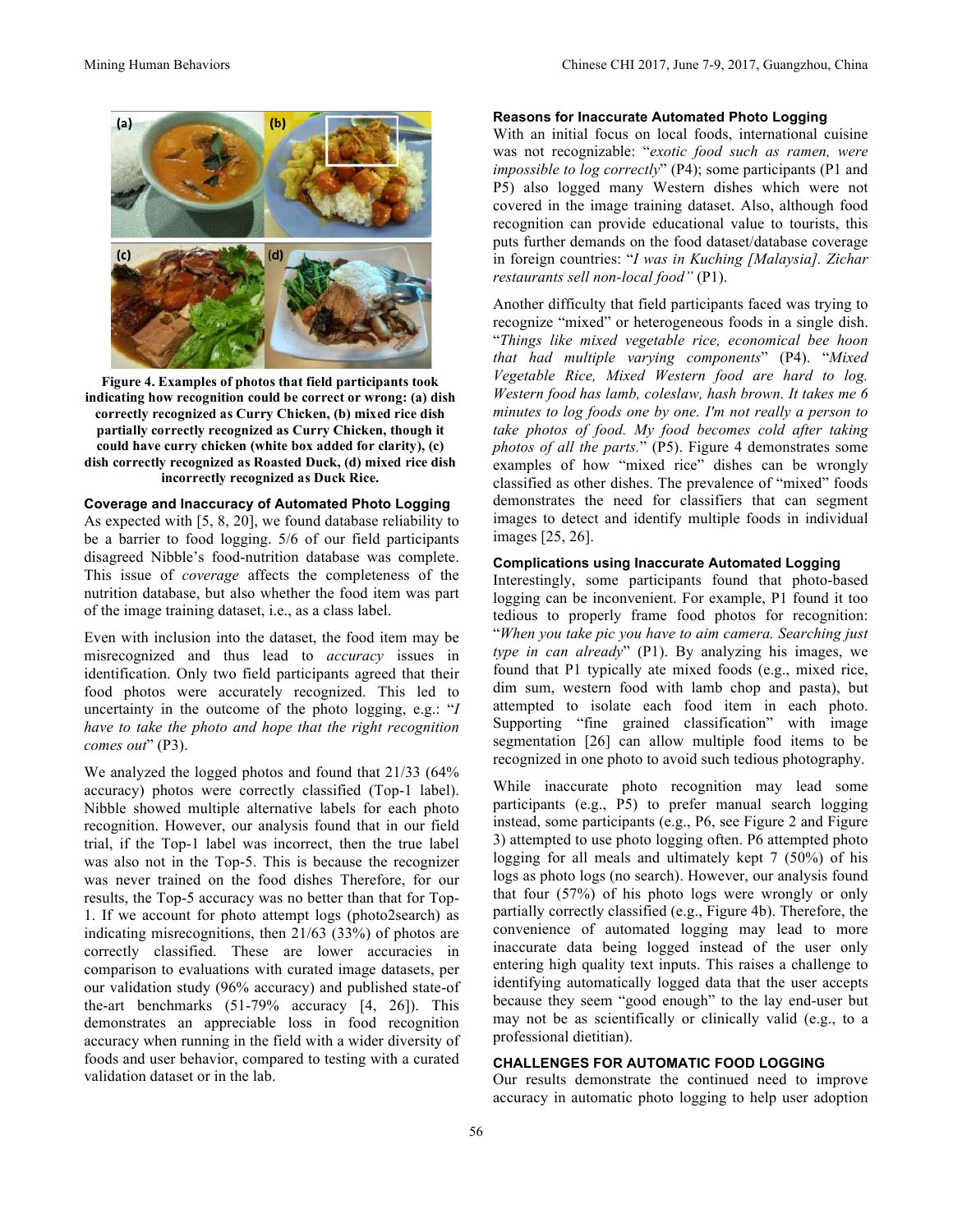of more convenient logging. We have reiterated issues in food database coverage and classifier accuracy. However, we have also raised issues in usability and overly trusting automated logging that is somewhat accurate. Next, we discuss challenges in deploying food logging in Asia.

# **Scalability of Nutrition Database and Photo Datasets**

Much research into computer vision to automatically recognize foods have been mostly limited to 100-200 food dishes (e.g., [4, 25, 26]). However, in the field, there are many diverse foods in a given community, especially in cosmopolitan cities. Even in a small country, Singapore, there can be a large diversity of foods: Wikipedia catalogs almost 300 local foods [36], and the government's Health Promotion Board curates the nutrition of 3531 food items [15]. Typical CNN-based object recognition trains models on 1000 clean images of each item [4, 22, 26]. Collecting and filtering images for only 100 foods will require 100,000 images; this is tedious for an individual or small team and typically done via crowdsourcing (e.g., [30]). Furthermore, even as we build a training dataset to support a high variety of food, this reduces the accuracy of the CNN model because of having too many classification classes. One potential remedy is to organize the foods into fewer categories or cuisine types and use a cascade of models, or use contextual features to limit the foods to recognize (e.g., using location to constrain to certain restaurants [3, 26]).

## **Localization of Food**

Food recognition datasets have mainly been based on western food dishes [4, 26], so this omits many Asian foods. It is important to localize the food image dataset to the location and cuisine culture of the user. Recently, there have been classifiers trained on Japanese [25] and Chinese [5] foods, while our dataset is trained on Singaporean foods [11].

Furthermore, *communal* eating is common in Asian and other ethnic cultures [12]. Food would be presented at the center of a table for sharing with family portion sizes. P3 described challenges in discriminating what one has eaten from the full shared meal: "*When I am having "Zi Char" [home-cooked meals with multiple dishes] with my family or having... these are hard to log. I'm a bit lazy to log all, especially when the dish is hard to find, I don't log. … Some dishes I just took a few bites. Those [portion sizes] were a bit hard to estimate.*"

## **Localization of Food Expertise**

Automated or semi-automated food logging relies on human intelligence at some point in the data processing. Crowdsourcing methods employ human expertise at logging time, while CNN models leverage on human labeling when creating and curating the training dataset. In all cases, being able to recognize foods depends on the worker's or user's familiarity with the cuisine.

**Crowdsourcing** (commonly using Amazon Mechanical Turk) typically has workers based in the United States.

Methods to leverage this workforce to recognize ethnic or regional foods may not work due to the lack of cultural familiarity. For example, Laksa may be misinterpreted as curry or Mee Goreng as a tomato-sauce pasta. One potential remedy is to use computer vision to recognize cuisine type and assign to crowdworkers from a specific geography.

**Peer rating** can be made suitable with a global user base by limiting to the user's local community who are familiar with her cuisine. However, this method suffers from low user engagement of even as low as 2.6% [16].

**Expert feedback**: many manual food recognition apps use expert dietitians who are on staff or freelancing (e.g., [14,] 21, 32]). This is expensive since registered or accredited dietitians have to be on call. Furthermore, while dietetics is a common profession in the US (100k members in the Academy of Nutrition and Dietetics [1]), there is a scarcity of practitioners in some countries (in Singapore: 52 dietitians and 18 nutritionists in the SNDA [33, 35]). Additionally, nutrition science knowledge is generally consistent across countries, but there are slight differences in treatment method (e.g., AND Nutrition Care Process [17] vs. BDA Nutrition and Dietetic Process [13]). Moreover, the provision of actionable recommendations will vary by country and culture [13]. Therefore, using a US-based dietitian freelancer will not be ideal for global consumers.

## **CONCLUSION AND FUTURE WORK**

We conducted formative investigations into the usage and trade-offs in using convenient but inaccurate, automatic photo logging and manual search logging for food journaling. We found that participants were willing to try and occasionally used automatic photo logging for its speed and convenience, but preferred manual search logging for its accuracy and reliability. We identified various reasons for inaccurate recognition and highlighted issues that may arise when depending on inaccurate automatic logging. We discussed challenges in deploying automated food logging in an Asian context.

For future work, we intend to address several of the challenges and deploy a more robust solution for food logging on patients suffering from specific chronic diseases or health risks. To improve photo recognition for foods, we plan to support the recognition of "mixed rice" dishes by performing image segmentation [26] or by recognizing ingredients (e.g., [5]). Moreover, as users photograph foods specific to their habits, this introduces new dishes which we can add to the training dataset to improve the image recognition model through active learning [33].

# **REFERENCES**

1. Academy of Nutrition and Dietetics. Advertising and Sponsorship. http://www.eatrightpro.org/resources/aboutus/advertising-and-sponsorship. Retreived 21 September 2016.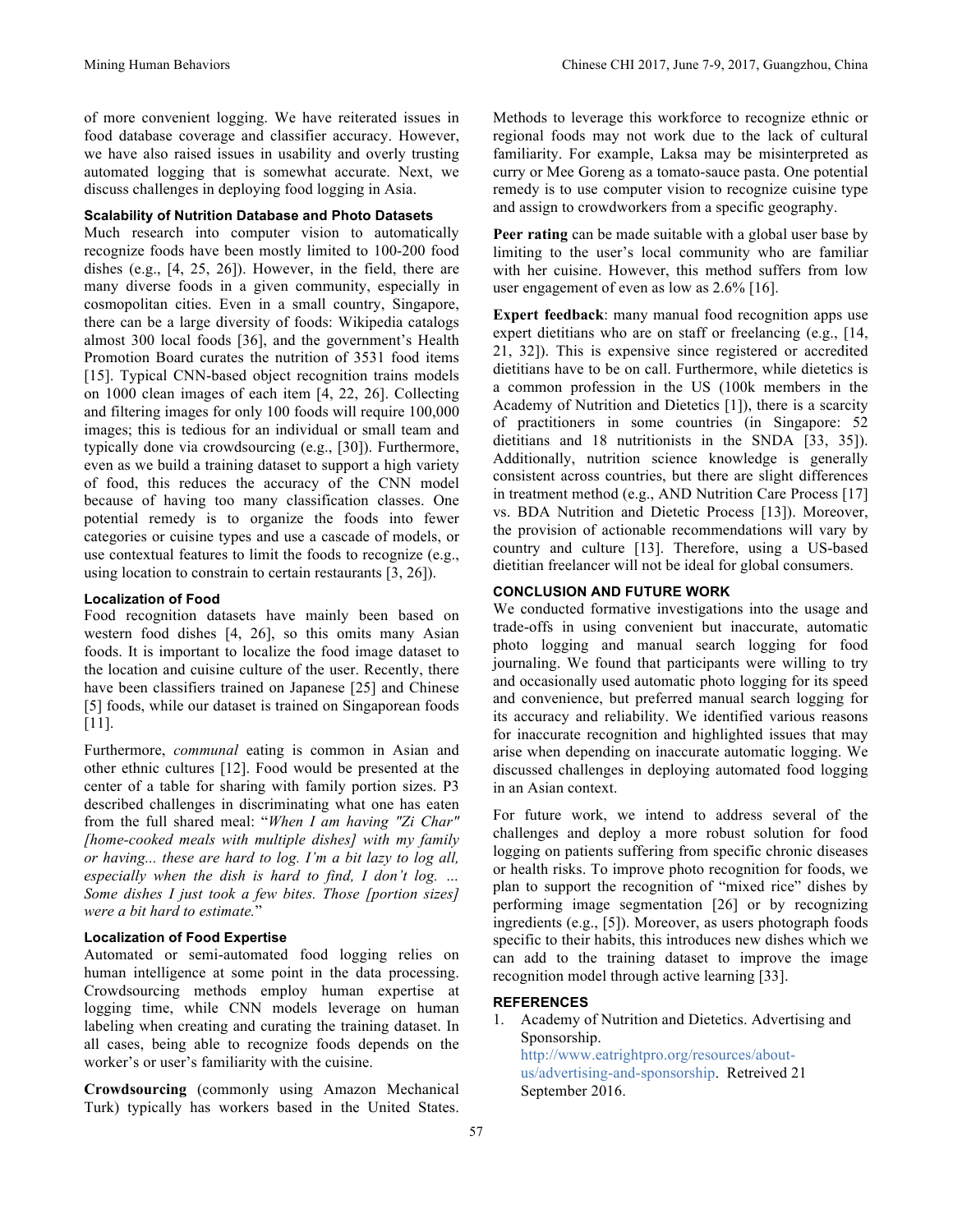- 2. Frank Bentley and Konrad Tollmar. 2013. The power of mobile notifications to increase wellbeing logging behavior. In *Proceedings of the SIGCHI Conference on Human Factors in Computing Systems*, pp. 1095-1098. ACM.
- 3. Vinay Bettadapura, Edison Thomaz, Aman Parnami, Gregory D. Abowd, and Irfan Essa. 2015. Leveraging context to support automated food recognition in restaurants. In *IEEE Winter Conference on Applications of Computer Vision (WACV),* Hawaii, USA, pages 580–587.
- 4. L. Bossard, M. Guillaumin, and L. Van Gool. Food-101: Mining discriminative components with random forests. In *ECCV 2014*.
- 5. Chen, J., and Ngo, C. W. (2016, October). Deep-based ingredient recognition for cooking recipe retrieval. In *Proceedings of the 2016 ACM on Multimedia Conference* (pp. 32-41). ACM.
- 6. Sunny Consolvo. 2012. Designing for Healthy Lifestyles: Design Considerations for Mobile Technologies to Encourage Consumer Health and Wellness. *Foundations and Trends in Human– Computer Interaction*, 6(3–4), 167-315.
- 7. Felicia Cordeiro, Elizabeth Bales, Erin Cherry, and James Fogarty. 2015. Rethinking the Mobile Food Journal: Exploring Opportunities for Lightweight Photo-Based Capture. In *Proceedings of the 33rd Annual ACM Conference on Human Factors in Computing Systems* (CHI '15). ACM, New York, NY, USA, 3207-3216.
- 8. Felicia Cordeiro, Daniel A. Epstein, Edison Thomaz, Elizabeth Bales, Arvind K. Jagannathan, Gregory D. Abowd, and James Fogarty. 2015. Barriers and Negative Nudges: Exploring Challenges in Food Journaling. In *Proceedings of the 33rd Annual ACM Conference on Human Factors in Computing Systems* (CHI '15). ACM, New York, NY, USA, 1159- 1162.
- 9. Daniel A. Epstein, Felicia Cordeiro, James Fogarty, Gary Hsieh, and Sean A. Munson. 2016. Crumbs: Lightweight Daily Food Challenges to Promote Engagement and Mindfulness. In*Proceedings of the 2016 CHI Conference on Human Factors in Computing Systems* (CHI '16). ACM, New York, NY, USA, 5632-5644.
- 10. BJ Fogg. 2009. Creating persuasive technologies: an eight-step design process. In *Proceedings of the 4th International Conference on Persuasive Technology* (Persuasive '09). ACM, New York, NY, USA, , Article 44 , 6 pages..
- 11. FoodAI. http://foodai.org. Retrieved 21 September 2016.
- 12. Robin Fox. 2003. Food and eating: an anthropological perspective. *Social issues research center*.
- 13. Joan Gandy. 2014. *Manual of Dietetic Practice*. John Wiley & Sons.
- 14. GlycoLeap, diabetes management app by Holmusk. https://glycoleap.com/. Retrieved 21 September 20, 2016.
- 15. Health Promotion Board. Energy and Nutrition Composition of Food. Singapore. http://focos.hpb.gov.sg/eservices/ENCF/. Retrieved 21 September 2016.
- 16. Helander E, Kaipainen K, Korhonen I, Wansink B. Factors related to sustained use of a free mobile app for dietary self-monitoring with photography and peer feedback: retrospective cohort study. Journal of medical Internet research. 2014;16(4):e109.
- 17. Mahan, L. Kathleen, and Janice L. Raymond. *Krause's food & the nutrition care process*. Elsevier Health Sciences, 2016.
- 18. Leswing Kif. 2015. Under Armour buys MyFitnessPal for \$475M. https://gigaom.com/2015/02/04/underarmour-buys-myfitnesspal-for-475-million/ 4 February 2015. Retrieved 21 September 2016.
- 19. Yoojung Kim, Sookyoung Ji, Hyunjeong Lee, Jeong-Whun Kim, Sooyoung Yoo, and Joongseek Lee. 2016. "My Doctor is Keeping an Eye on Me!": Exploring the Clinical Applicability of a Mobile Food Logger. In *Proceedings of the 2016 CHI Conference on Human Factors in Computing Systems* (CHI '16). ACM, New York, NY, USA, 5620-5631.
- 20. K. Kitamura, C. de Silva, T. Yamasaki, and K. Aizawa. 2010. Image processing based approach to food balance analysis for personal food logging. In Proceedings of the *2010 IEEE International Conference on Multimedia and Expo: ICME '10*, pp. 625–630.
- 21. Kato-Lin, Yi-Chin, Vibhanshu Abhishek, Julie S. Downs, and Rema Padman. "Food for Thought: The Impact of m-Health Enabled Interventions on Eating Behavior." *Available at SSRN 2736792* (2016).
- 22. Alex Krizhevsky, Ilya Sutskever and Geoffrey E. Hinton. 2012. Imagenet classification with deep convolutional neural networks. In *Advances in neural information processing systems*.
- 23. Jennifer Mankoff, Gary Hsieh, Ho Chak Hung, Sharon Lee, and Elizabeth Nitao. 2002. Using Low-Cost Sensing to Support Nutritional Awareness. In *Proceedings of the 4th international conference on Ubiquitous Computing* (UbiComp '02), Gaetano Borriello and Lars Erik Holmquist (Eds.). Springer-Verlag, London, UK, UK, 371-376.